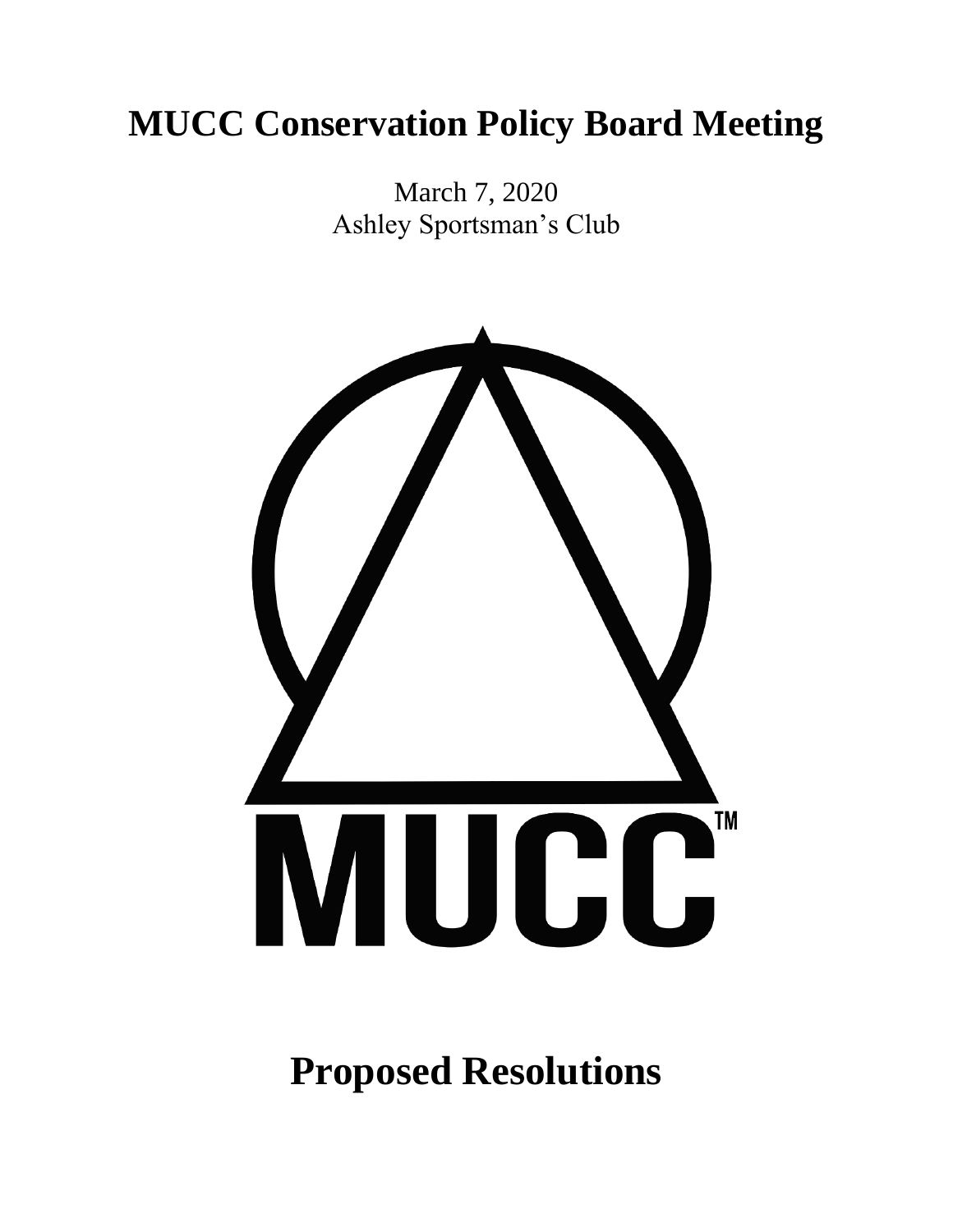## **Proposed Resolution #H Requires 2/3rd Majority**

| <b>Submitted by:</b><br><b>MUCC Region:</b> | Greg Peter, MUCC Vice President                               |
|---------------------------------------------|---------------------------------------------------------------|
| <b>Proposed:</b>                            | March 7, 2020 Conservation Policy Board Meeting               |
| Title:                                      | Further Measures to Facilitate the Elimination of Feral Swine |

| $\mathbf{1}$ | <b>WHEREAS</b> , the elimination of feral swine in the state of Michigan has made great strides since their   |
|--------------|---------------------------------------------------------------------------------------------------------------|
| 2            | designation as an invasive species as witnessed by the lack of many reports in the Lower Peninsula; and       |
| 3            | <b>WHEREAS</b> , the prevention of stocking fenced facilities with European wild boar, an action supported by |
| 4            | advocacy and policy from Michigan United Conservation Clubs (MUCC), has been primarily responsible            |
| 5            | for the discontinuance of escapees providing the continued presence of feral swine on the landscape; and      |
| 6            | <b>WHEREAS</b> , in the past two years, the U.S. Department of Agriculture Animal and Plant Health            |
| $\tau$       | Inspection Service's Wildlife Services Program has reported the presence of feral swine with a domestic       |
| 8            | genetic backgrounds; and                                                                                      |
| 9            | <b>WHEREAS</b> , the origins of these pigs is unknown, there is the possibility that they were escapees from  |
| 10           | game ranch facilities and/or backyard swineherds, but, regardless they have the potential to provide a        |
| 11           | continuation of the feral swine population as this species easily adapts to the feral situation; NOW,         |
| 12           | <b>THEREFORE, BE IT RESOLVED, that MUCC advocate for all strains of swine to be banned from</b>               |
| 13           | game preserves for the purposes of hunting and be it further resolved that MUCC encourage the                 |
| 14           | microchip identification of any pig that is not raised in an enclosed, confined pork production facility.     |
|              |                                                                                                               |

## **Proposed Resolution #Q Requires 2/3rd Majority**

| Submitted by:       | Mike Thorman, Michigan Hunting Dog Federation                  |
|---------------------|----------------------------------------------------------------|
| <b>MUCC Region:</b> | Ч                                                              |
| <b>Proposed:</b>    | March 7 <sup>th</sup> , 2020 Conservation Policy Board Meeting |
| Title:              | <b>Limiting January Archery Hunts</b>                          |

- 1 **WHEREAS,** the state of Michigan has a finite amount of land accessible to hunting of all kinds and
- 2 methods; and
- 3 **WHEREAS,** certain types of hunting conflict in method and manner, creating conflicts between hunting
- 4 parties; and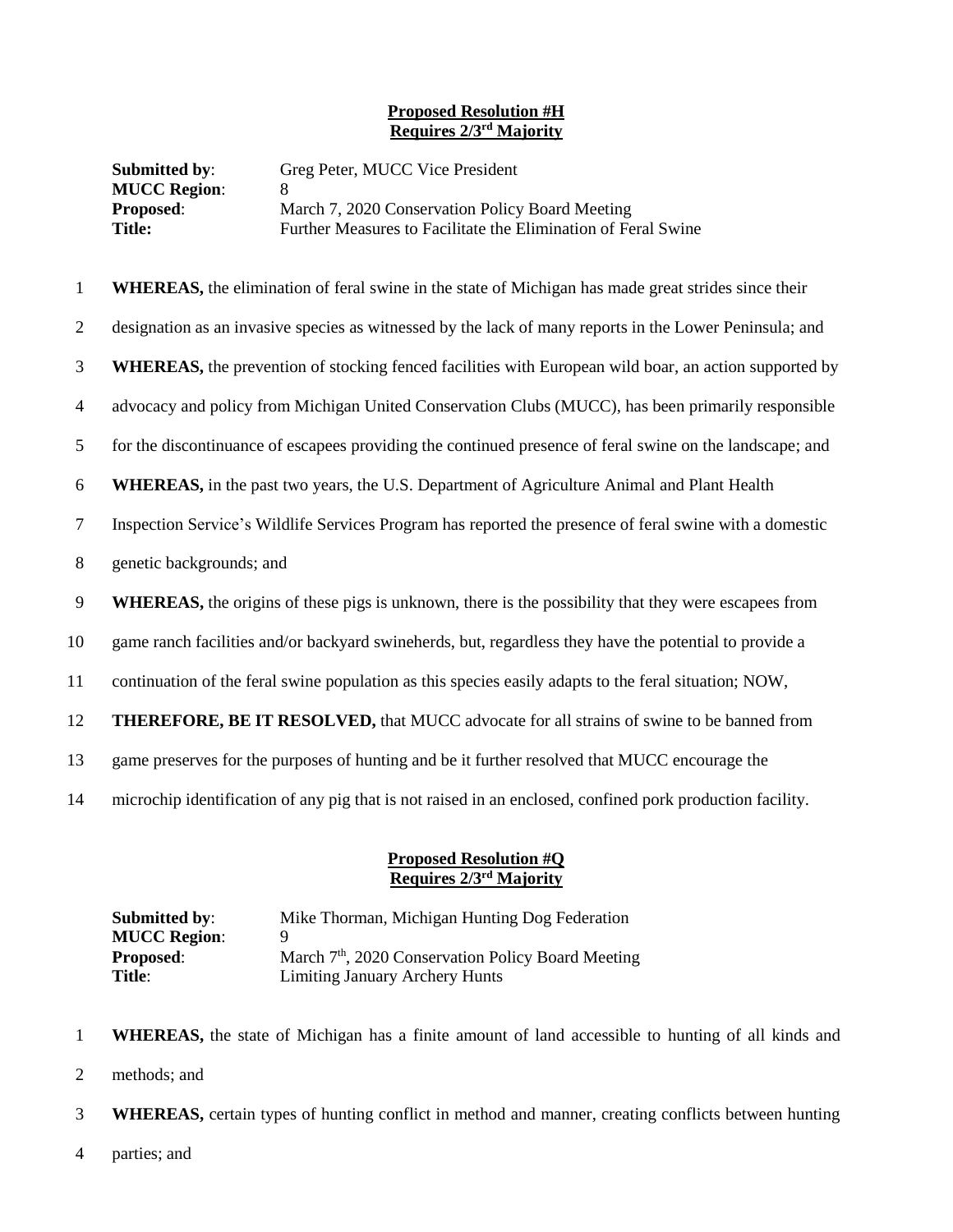**WHEREAS,** hunters are increasingly stretched thin by competing priorities in the field; and

**WHEREAS,** small game hunting is an important part of Michigan's outdoor heritage; and

- **WHEREAS,** archery deer hunting can conflict with the interest of small game hunters; and
- **WHEREAS,** archery whitetail seasons are currently open for more than 90 days of each year; and
- **WHEREAS,** January hunting may facilitate the unintentional harvest of bucks after they have shed their
- antlers, thereby reducing the quality of deer in the herd; NOW,
- **THEREFORE, BE IT RESOLVED,** that Michigan United Conservation Clubs will work with the
- Michigan Department of Natural Resources and Natural Resources Commission to limit January archery
- hunts outside of urban metropolitan areas including, but not limited to, Wayne, Oakland & Macomb
- Counties.

# **Proposed Resolution #R Requires 2/3rd Majority**

| <b>Submitted by:</b> | Greg Peter, MUCC Vice President                 |
|----------------------|-------------------------------------------------|
| <b>MUCC Region:</b>  |                                                 |
| <b>Proposed:</b>     | March 7, 2020 Conservation Policy Board Meeting |
| Title:               | Feral Cats as an Invasive Species               |

- **WHEREAS,** millions of free-roaming and feral cats (*Felis catus*) exist on the landscape as non-native,
- obligate predators and as such, cause considerable damage to wildlife populations killing several
- hundreds of millions (birds, small mammals, amphibian, reptiles and fish); and
- **WHEREAS,** this represents a significant threat to the biodiversity/stability of ecosystems; and
- **WHEREAS,** even a house cat allowed outside to roam and not in need of food will still hunt and kill
- several animals each and every day; and
- **WHEREAS,** most of free-roaming and feral cats suffer the verisimilitudes of lives lived outdoors
- (disease, weather extremes, starvation, trauma) and cannot be considered as being treated humanely and
- live shorter brutal lives as a result; and
- **WHEREAS,** these feral cats represent a human public health hazard as they carry several zoonotic
- diseases such as toxoplasmosis, rabies, Francisella tularensis (trichinpsis), Yersinia pestis (plague),
- Microsporum canis (ringworm), and fleas carrying typhus, not to mention diseases they can transmit to
- other cats (FeLV, FIV, FRDC); and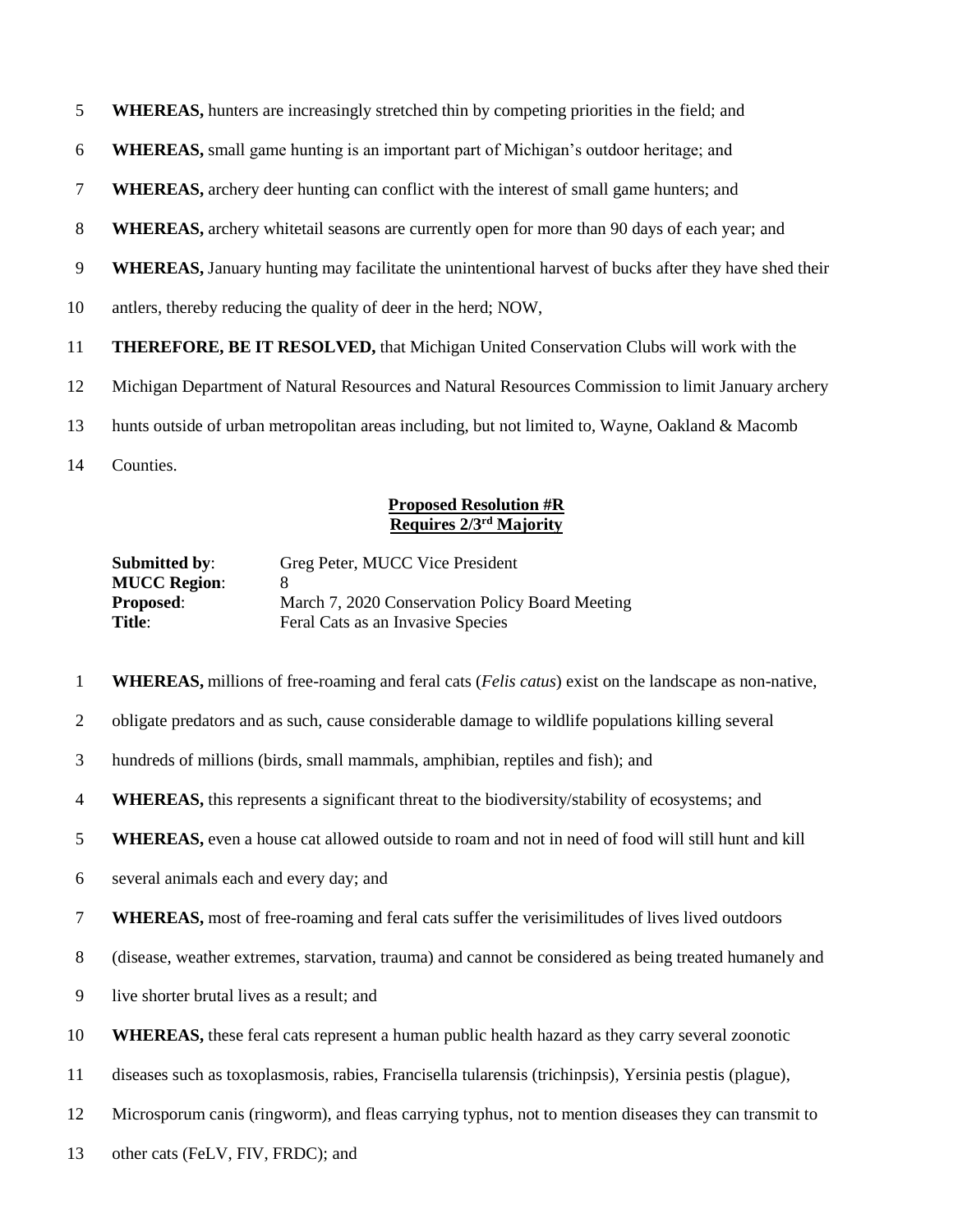- **WHEREAS,** current statutory status does not discriminate between feral and responsibly owned cats (but
- merely as "domestic" which does not accurately describe the feral situation), and the eradication of feral
- cats by the general public is considered a felony; NOW,
- **THEREFORE, BE IT RESOLVED,** that Michigan United Conservation Clubs (MUCC) will promote
- the designation of feral cats as an invasive species and thereby subject to regulation as such; and
- **BE IT FURTHER RESOLVED,** that MUCC will support research into possible oral contraceptive
- methods to decrease the population and the resultant mortality of wildlife species; and
- **BE IT FURTHER RESOLVED,** that MUCC oppose Trap Neuter and Release programs and educate the
- public of the threat to public health and our wildlife resources of this invasive species and the inhumane
- practice of releasing neutered cats back into feral colonies.

## **Proposed Resolution #S**

| Submitted by:       | Jack Ammerman, Michigan Gun Owners                                   |
|---------------------|----------------------------------------------------------------------|
| <b>MUCC Region:</b> |                                                                      |
| <b>Proposed:</b>    | March 7, 2020 Conservation Policy Board Meeting                      |
| <b>Title:</b>       | Rescind Outdated MUCC Policy AC740676 and AC760676 Regarding Firearm |
|                     | Transportation in a Vehicle                                          |

- **WHEREAS,** Michigan United Conservation Clubs (MUCC) passed two resolutions in 1976 to require that
- all guns be encased, and the case be inaccessible when being transported in a motor vehicle and all guns be
- locked in the trunk when being transported in a motor vehicle; and
- **WHEREAS,** based on the rise of SUV and pickup truck sales the majority of vehicles driven on Michigan's
- roads no longer have separated trunks; and
- **WHEREAS,** the Michigan Department of Natural Resources (MDNR) has language that allows for various
- legal alternatives to transporting firearms in a trunk (hunting and trapping digest page 21); and
- **WHEREAS,** the Michigan Legislature has since passed laws allowing firearms to be transported uncased
- in the passenger area of the vehicle; and
- **WHEREAS,** MUCC supports the safe handling of firearms; and
- **WHEREAS,** twenty-five states allow firearms to be transported uncased in a vehicle; and
- **WHEREAS,** transporting an unloaded firearm inside the vehicle has not been documented as a safety issue
- in any of the states in our nation that allow it; NOW,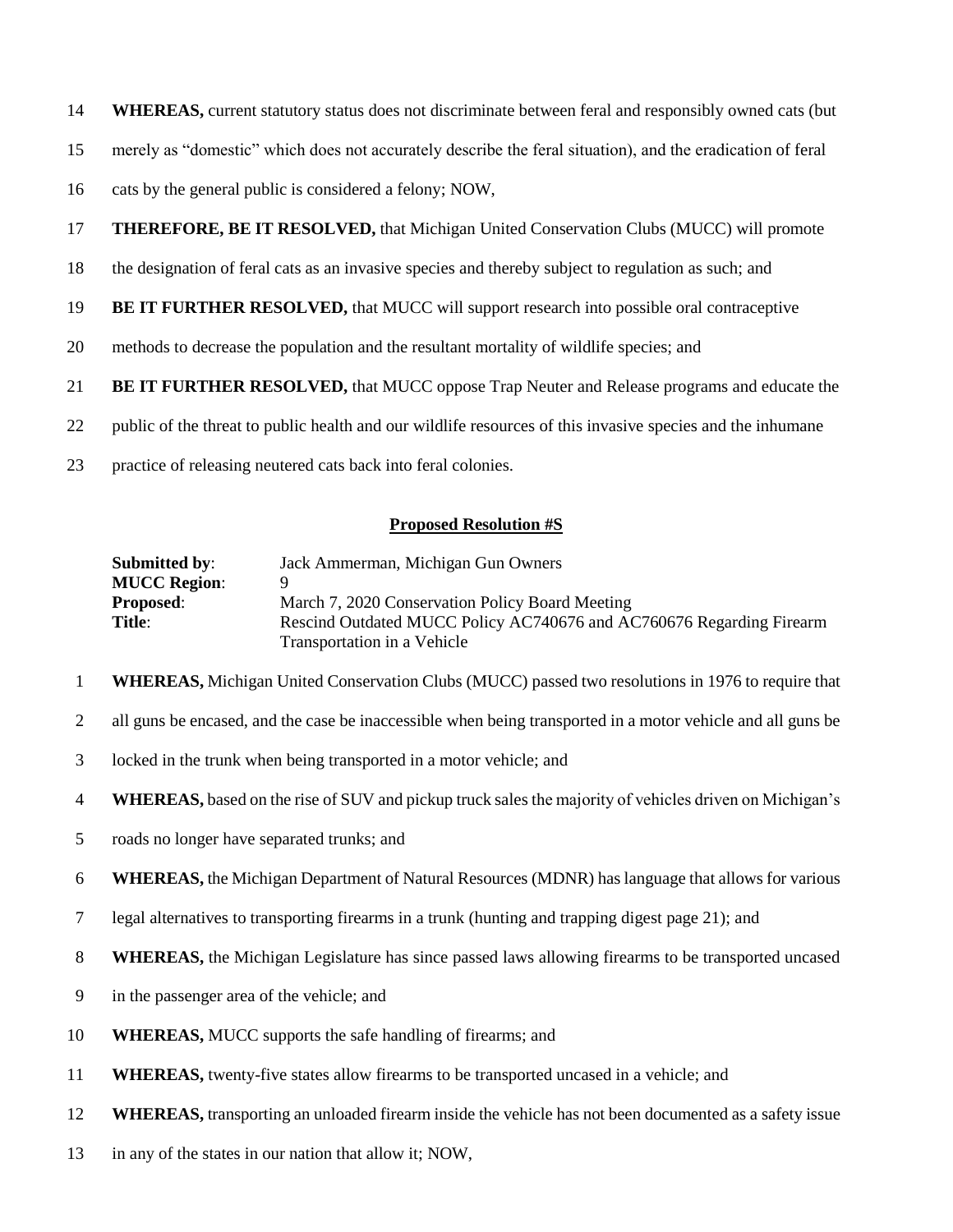## **THEREFORE, BE IT RESOLVED,** that the Michigan United Conservation Clubs' (MUCC) outdated

- policy that all firearms being transported in a motor vehicle must be encased and the case positively secured
- 16 from access to vehicle occupants, policy AC740676 be rescinded; and
- **BE IT FURTHER RESOLVED,** that the MUCC's outdated policy that all firearms being transported in
- a motor vehicle must be in the trunk of a vehicle, policy AC770676 be rescinded.

## **Proposed Resolution #T Requires 2/3rd Majority**

| <b>Submitted by:</b> | Chelsea Rod & Gun Club                          |
|----------------------|-------------------------------------------------|
| <b>MUCC Region:</b>  | x                                               |
| <b>Proposed:</b>     | March 7, 2020 Conservation Policy Board Meeting |
| Title:               | Reduced Youth Hunting Fees                      |

- **WHEREAS,** the number of deer hunters in Michigan has been in steady decline since 1998. Down 21%
- 2 through 2018 (Detroit Free Press); and
- **WHEREAS,** Michigan Department of Natural Resources (MDNR) is reporting 2019 unique hunting
- license sales are down 3% from 2018 and unique sales have been in steady decline for many years; and
- **WHEREAS,** MDNR depends on hunting and fishing license revenues to fund many different programs
- and operations; and
- **WHEREAS,** recruitment of youth hunters is vital to preserving the hunting culture and traditions in  $21<sup>st</sup>$
- century Michigan; and
- **WHEREAS,** the cost of hunting licenses to families with one or more youth hunters may be prohibitive in
- many instances; NOW,

**THEREFORE, BE IT RESOLVED,** that Michigan United Conservation Clubs use its influence to urge

- the Michigan DNR and the state legislature to reduce hunting license fees for youth hunters under the age
- of 16 to a level equal to or less than the fees paid by senior hunters.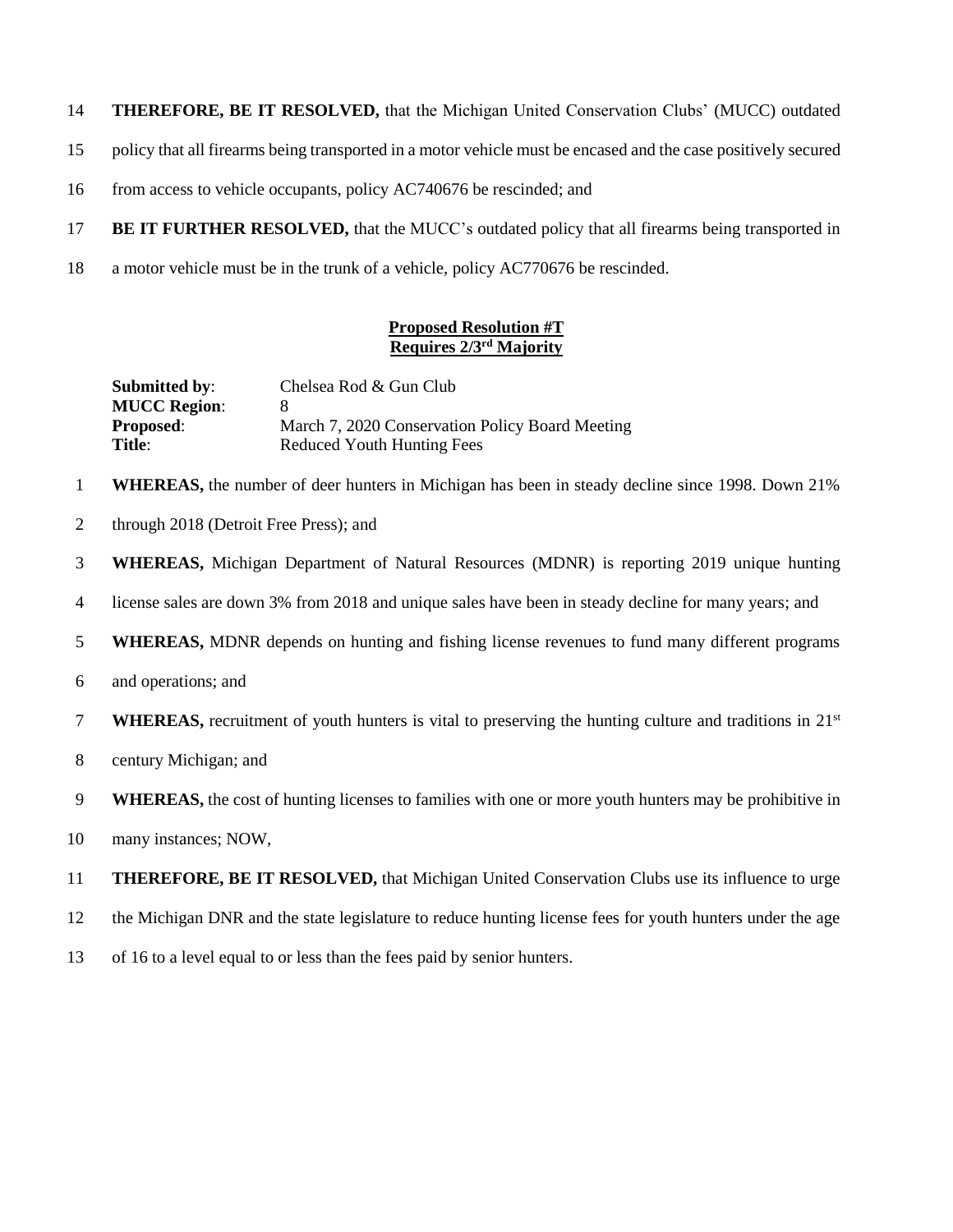## **Proposed Resolution #U Requires 2/3rd Majority**

|                | Submitted by:<br><b>MUCC Region:</b><br>Proposed:<br>Title:                                                  | Jack Ammerman, Michigan Gun Owners<br>March 7, 2020 Conservation Policy Board Meeting<br>Work to change language in MCL that puts Michigan hunters and shooters in<br>jeopardy of committing a crime |
|----------------|--------------------------------------------------------------------------------------------------------------|------------------------------------------------------------------------------------------------------------------------------------------------------------------------------------------------------|
| $\mathbf{1}$   |                                                                                                              | <b>WHEREAS</b> , Michigan statute regulates activities of hunters and outdoor enthusiasts; and                                                                                                       |
| $\overline{2}$ |                                                                                                              | <b>WHEREAS, under part 401, Wildlife Conservation, of the NATURAL RESOURCES AND</b>                                                                                                                  |
| 3              | ENVIRONMENTAL PROTECTION ACT (MCL 324.40111) it is unlawful for a hunter or target shooter                   |                                                                                                                                                                                                      |
| $\overline{4}$ | to have an uncased firearm "in or upon" a vehicle; and                                                       |                                                                                                                                                                                                      |
| 5              | <b>WHEREAS</b> , most Michigan hunters and target shooters rely on a vehicle during hunting and target       |                                                                                                                                                                                                      |
| 6              | shooting activities; and                                                                                     |                                                                                                                                                                                                      |
| $\tau$         |                                                                                                              | WHEREAS, whether loaded or unloaded, leaning a shotgun, rifle, or handgun on an open tailgate or using                                                                                               |
| $8\,$          |                                                                                                              | a truck's hood as a bench rest during target shooting can lead to fines, confiscation or both; and                                                                                                   |
| 9              |                                                                                                              | WHEREAS, individuals that violate this section of law are guilty of a misdemeanor punishable by                                                                                                      |
| 10             | imprisonment for not more than 90 days, and/or a fine of not less than \$50.00 or more than \$2000.00, along |                                                                                                                                                                                                      |
| 11             | with the cost of prosecution; and                                                                            |                                                                                                                                                                                                      |
| 12             |                                                                                                              | <b>WHEREAS</b> , it is far easier for hunters and target shooters to utilize the bumper, tailgate or hood of a                                                                                       |
| 13             |                                                                                                              | vehicle than it is to lean their firearm against the closest tree to the parked vehicle during a break; and                                                                                          |
| 14             |                                                                                                              | <b>WHEREAS,</b> Michigan allows certain individuals to carry loaded weapons in vehicles, whether stationary                                                                                          |
| 15             | or moving; and                                                                                               |                                                                                                                                                                                                      |
| 16             |                                                                                                              | <b>WHEREAS</b> , other states have recently removed similar language from their laws so that it is no longer a                                                                                       |
| 17             |                                                                                                              | crime to lean a firearm on a non-moving vehicle; and                                                                                                                                                 |

**WHEREAS,** safely leaning or resting a shotgun, rifle, or handgun on a vehicle (tailgate, hood, etc.) or up

against a non-moving vehicle is not a safety hazard resulting in innocent shooters and hunters being cited

20 for unintentional violations; NOW,

**THEREFORE, BE IT RESOLVED,** that Michigan United Conservation Clubs (MUCC) recognizes

leaning or placing a firearm on a non-moving vehicle should not be a crime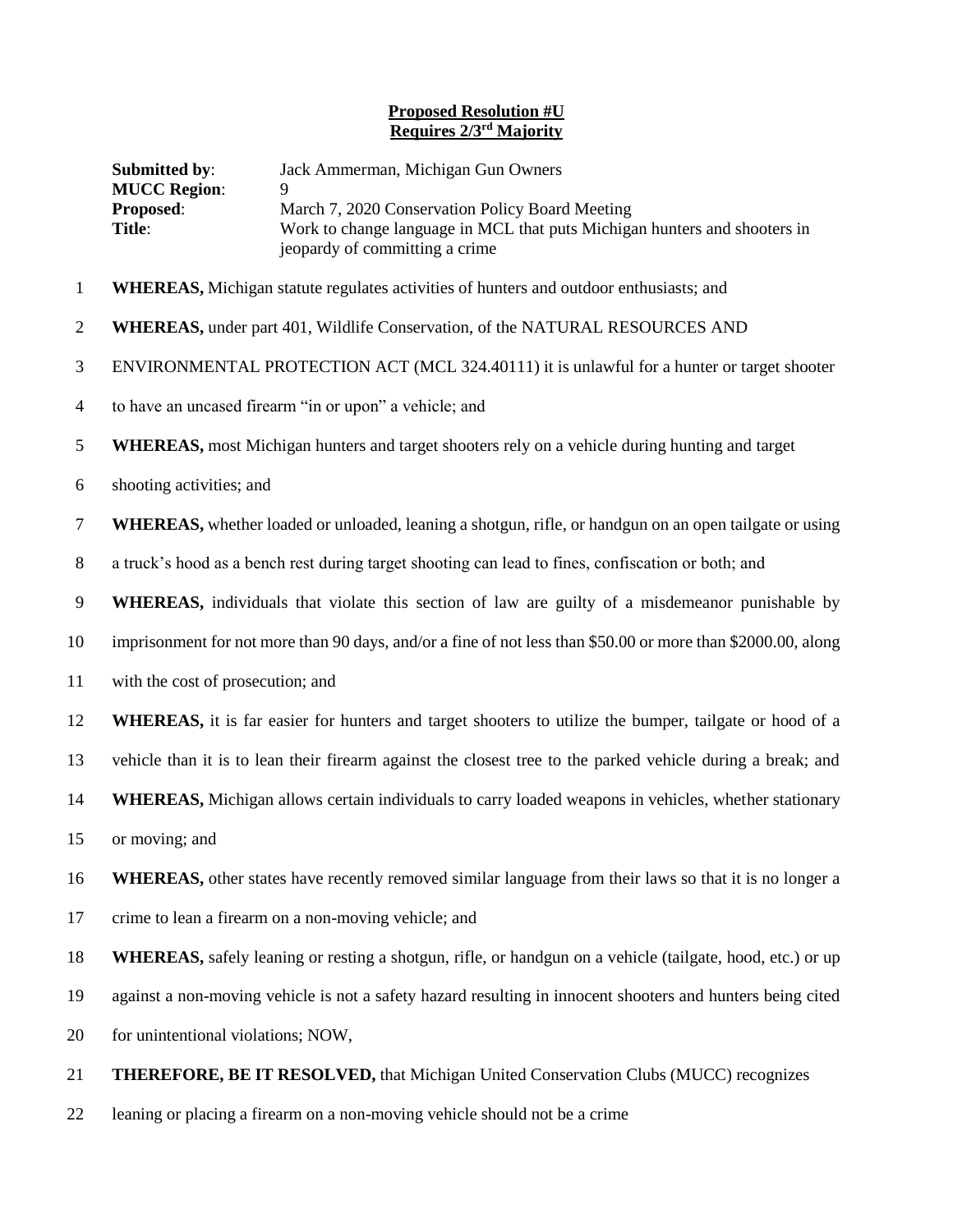23 **BE IT FURTHER RESOLVED,** that MUCC work with the Michigan Legislature to actively pursue a 24 change in Michigan statute removing the prohibition concerning placement of firearms upon non-moving 25 vehicles.

# **Proposed Resolution #V Requires 2/3rd Majority**

| <b>Submitted by:</b> | Dawn Levey, Region 5 Executive Board member     |
|----------------------|-------------------------------------------------|
| <b>MUCC Region:</b>  |                                                 |
| <b>Proposed:</b>     | March 7, 2020 Conservation Policy Board Meeting |
| Title:               | Recess in K-5 Schools                           |

- **1 WHEREAS,** outdoor play is an important part of childhood and is the first step to developing
- 2 the next generation of conservationists; and
- 3 **WHEREAS,** many schools are limiting or eliminating recess time for children k-5 deeming
- 4 it is not instructional time and substituting it for standardized test preparation; and
- 5 **WHEREAS,** studies indicate that outdoor play is vital to a child's overall development
- 6 and learning; and
- 7 **WHEREAS,** learning includes improved spatial recognition, understanding environmental tendencies like
- 8 the changing of leaves and watching the changes in flora; improves physical and social development;
- 9 encourages the use of the imagination; reduces screen time; contributes to cognitive and social/emotional
- 10 development; increases attention spans; and happiness/stronger immune system; NOW,
- 11 **THEREFORE, BE IT RESOLVED,** that Michigan United Conservation Clubs work with the Michigan
- 12 State Legislature and the Michigan Department of Education to educate and encourage the development of
- 13 standards and curriculum to maintain designated time during the school day for outside play/recess for the
- 14 wellbeing of Michigan's greatest natural resource, its children.

## **Proposed Resolution #W Requires 2/3rd Majority**

| Submitted by:       | Tim Muir, Lake St. Clair Walleye Association                       |
|---------------------|--------------------------------------------------------------------|
| <b>MUCC Region:</b> | x                                                                  |
| <b>Proposed:</b>    | March 7, 2020 Conservation Policy Board Meeting                    |
| Title:              | Work with the MDNR to align free fishing weekend with Father's Day |

1 **WHEREAS,** in an effort to increase participation in fishing and the outdoors; and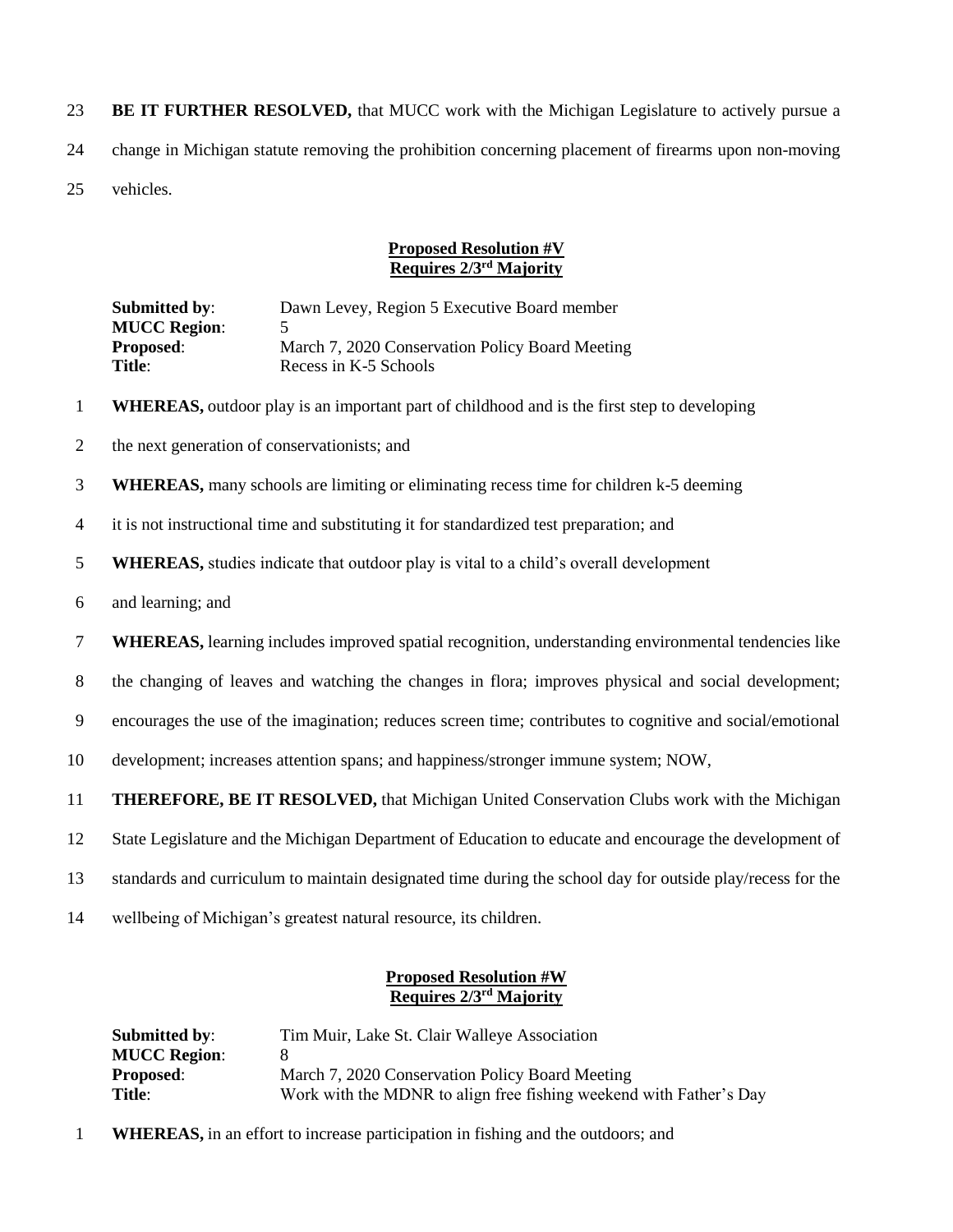- **WHEREAS**, moving free fishing weekend to Father's Day would satisfy all three R's (Recruit, Retain, and
- Reactivate) of the R3 program; and
- **WHEREAS,** this would create opportunities for family members of multiple generations to reconnect, and
- spend quality time together outdoors; and
- **WHEREAS,** moving free fishing weekend would also be useful to various clubs and groups to schedule
- outings designed around family participation; and
- **WHEREAS,** Father's Day is the third Sunday in June, a day on which fathers are particularly honored by
- their children; and
- 10 **WHEREAS,** for example in 2020 Father's day is June 21<sup>st</sup> and Free Fishing weekend is one week earlier
- 11 on June  $13<sup>th</sup>$  and  $14<sup>th</sup>$ ; and
- **WHEREAS,** fishing is on a downward trend with license sales down every year with a 2.5% decrease

from 2017 (1,134,421) to 2018 (1,105,345) and over a 3% decrease in the ten year period ending in 2018;

NOW,

**THEREFORE, BE IT RESOLVED,** that the Michigan United Conservation Clubs work with and

request from the MDNR that future free fishing weekends be aligned with Father's Day in an effort to

increase participation in fishing.

## **Proposed Resolution #X Requires 2/3rd Majority**

| Submitted by:       | Bruce Levey, MUCC Region 9                                     |
|---------------------|----------------------------------------------------------------|
| <b>MUCC Region:</b> |                                                                |
| <b>Proposed:</b>    | March 7 <sup>th</sup> , 2020 Conservation Policy Board Meeting |
| Title:              | Hunter Orange                                                  |

- **WHEREAS,** for the same reason that all stop signs are red; and
- **WHEREAS,** for the same reasons as all traffic lights have the same color configuration (i.e. red above
- yellow above green); and
- **WHEREAS,** the current hunter orange is not broken and does not need fixed; and
- **WHEREAS**, it is not reasonable to believe that people are not joining in, or just staying home, because
- they feel the need to wear colors other than hunter orange; NOW,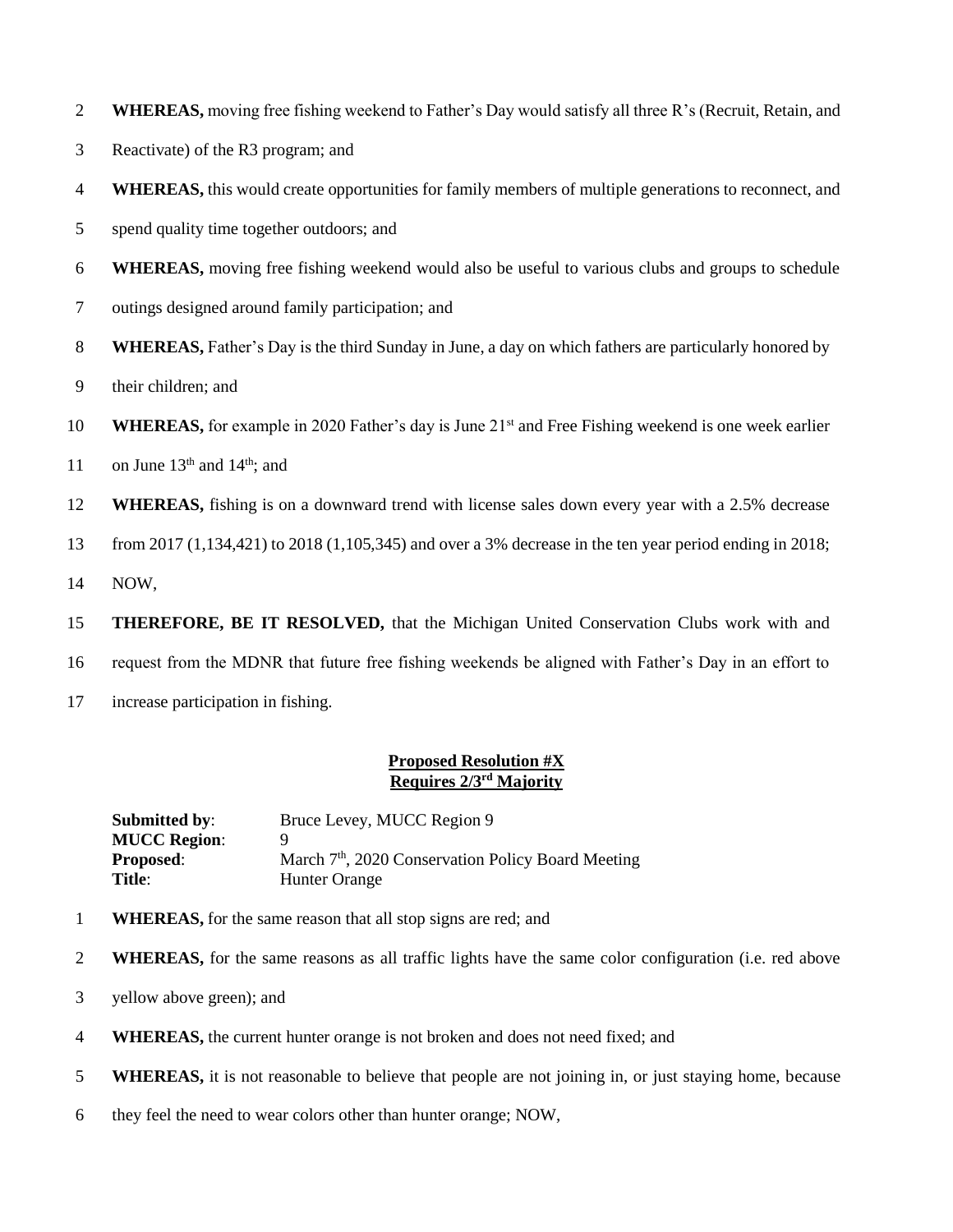**THEREFORE, BE IT RESOLVED,** that the Michigan United Conservation Clubs work to establish a policy that "Hunter Orange" be the only color that is to be used as a safety color for hunting in the state of Michigan.

## **Proposed Resolution #Y Requires Majority**

**Submitted by**: Michigan Trappers and Predator Callers Association **MUCC Region: Proposed:** March 7, 2020 Conservation Policy Board Meeting **Title:** Preservation of Hunting Contests

**WHEREAS**, organized hunting contests are prevalent across Michigan in various forms, such as rabbit

round-ups, squirrel hunts, youth small game events, hunting retriever trials, and predator calling contests.

**WHEREAS**, these events are generally put on by local sportsmen's clubs, churches, and non-profit

organizations in order to introduce youth to hunting, encourage families to spend time afield, and encourage

good sportsmanship & camaraderie among sporting communities; and

**WHEREAS**, these events are often focused on youth, can aid in hunter retention, and rekindle a love of

small game hunting in adults; and

**WHEREAS**, local economies are benefitted by the increased business they bring in (restaurants, fuel,

supplies, etc.); and

**WHEREAS**, organized events can be a good starting point to get people introduced to the outdoors, as well

as habitat improvements such as "rabbitat"; and

**WHEREAS**, certain contests can encourage harvest of animals that are overpopulated or causing duress to

other wildlife species, such as deer yards, ground nesting birds, and non-game, rare, & endangered species;

and

 **WHEREAS**, coyote populations are expanding into urban areas increasing negative human/wildlife encounters, including increased attacks on pets; NOW,

 **THEREFORE, BE IT RESOLVED,** that Michigan United Conservation Clubs (MUCC) should defend hunting contests such as small game round ups, buck poles, and predator contests as legal hunting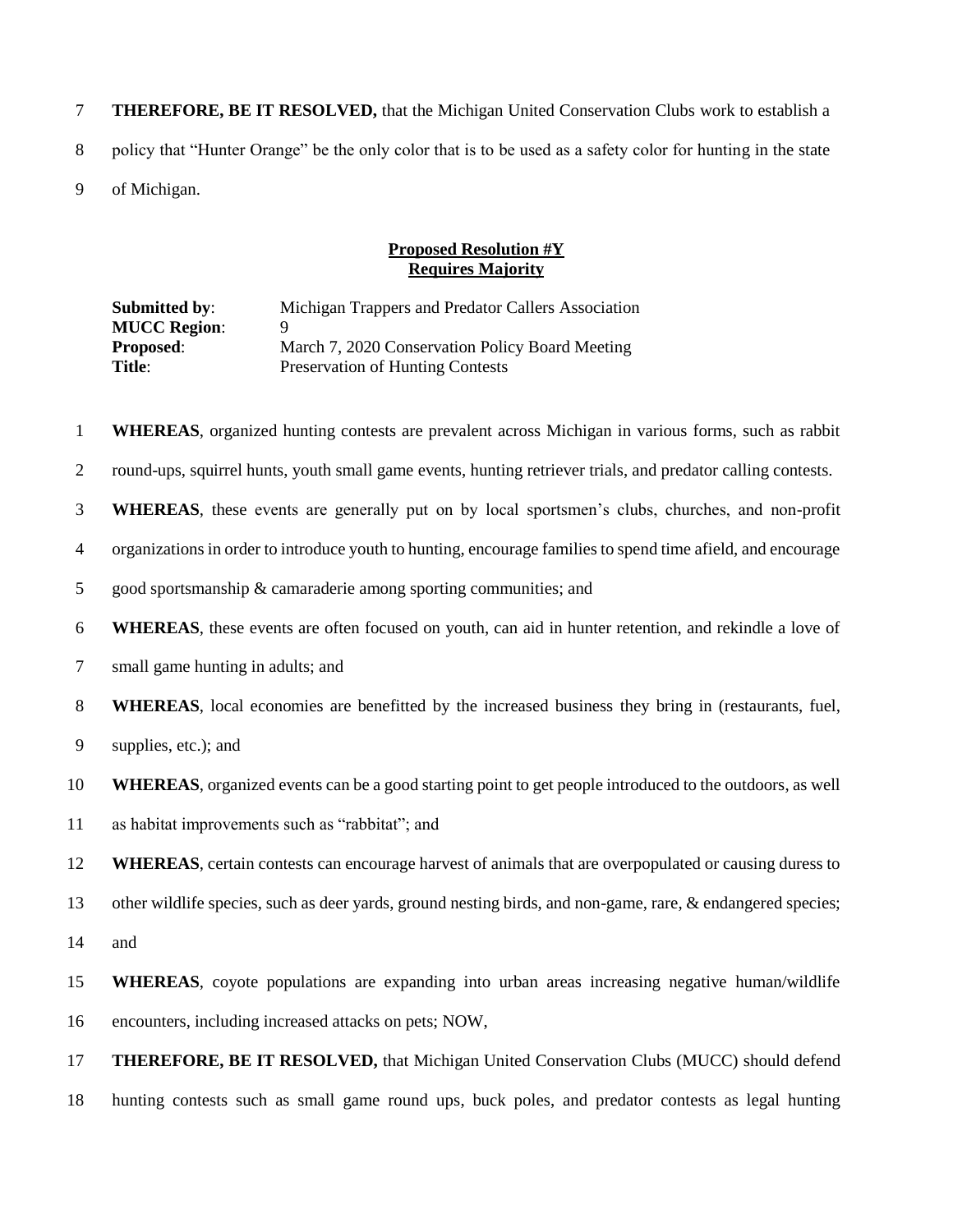opportunities that promote the benefits of R3, reinforcing the social and community aspects of hunting, as

- well as the economic benefits to local economies; and
- **BE IT FURTHER RESOLVED,** that MUCC should work with member clubs to educate on best

management practices for public relations/communications on these contests to the non-hunting public to

- ensure that public perception of hunters remains neutral to positive; and
- **BE IT FURTHER RESOLVED**, that MUCC should support use of fur as a legitimate use of wildlife

management and that these contests should be encouraged to utilize the fur and wild game to its fullest

extent.

## **Proposed Resolution #Z Requires 2/3rd Majority**

| Submitted by:       | Dean Hall, Michigan Sportsmen Against Hunger                                  |
|---------------------|-------------------------------------------------------------------------------|
| <b>MUCC Region:</b> |                                                                               |
| <b>Proposed:</b>    | March 7, 2020 Conservation Policy Board Meeting                               |
| Title:              | A Resolution to Propose a State Tax Credit for the Donation and Processing of |
|                     | Legally Harvested Deer to Feed the Hungry of Our State                        |

**WHEREAS,** Sportsmen and Sportswomen as well as non-hunters in the state of Michigan have supported

the Michigan Sportsmen Against Hunger (MSAH) organization and its program since its inception in 1991;

and,

**WHEREAS,** the Michigan United Conservation Clubs(MUCC) is one of the founding groups who fostered

the Michigan Sportsmen Against Hunger organization and continues to be involved and represented on the

board of directors for the MSAH; and,

**WHEREAS,** the mission of the MSAH is providing ground venison to state recognized Non-Profit Food

Banks, Shelters and Pantries providing food assistance to the hungry of the state of Michigan through

donated deer from hunter and deer management programs and the processing of those deer by MSAH

participating processors in the MSAH network; and,

**WHEREAS,** the hunters donating their harvested deer to the MSAH program receive no compensation for

their generosity; and,

**WHEREAS,** the wild game processors working with the MSAH receive only \$1.35 per processed pound

of venison they produce for the MSAH program due to budgeted funds available to pay for their processing

work through the Sportsmen Against Hunger Fund controlled by the state of Michigan in which voluntary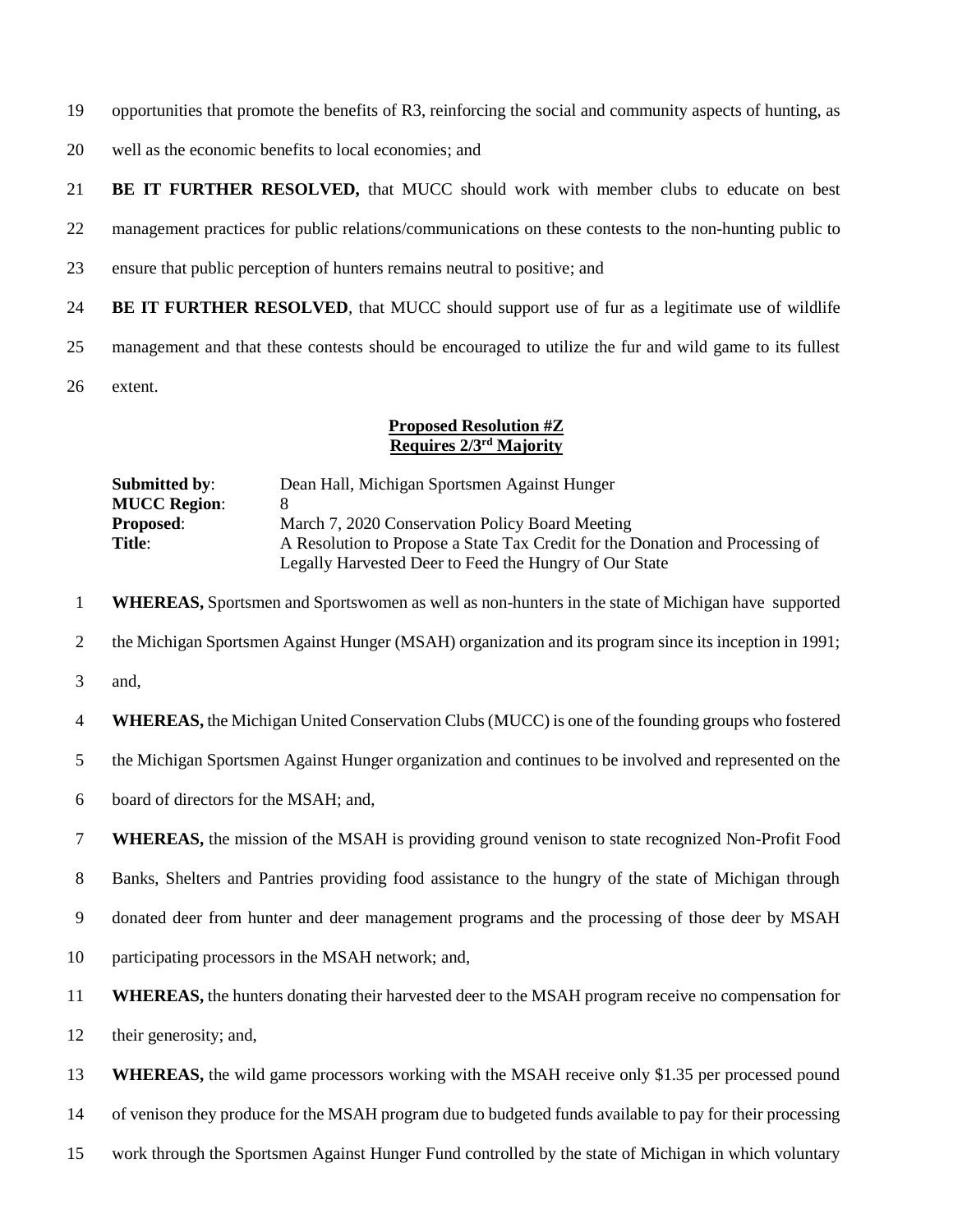donations are collected at the point of Hunting/Fishing/permit sales to pay for the processing of the deer; and,

 **WHEREAS,** from 1991 to 2019 an estimated 706,005 pounds of ground venison has been provided to Michigan based non-profit food banks, shelters and pantries to create up to 2,984,020 hot and high in protein meals through the combined effort of the MSAH and the Michigan Department of Natural Resources (MDNR); and,

 **WHEREAS,** to offer an incentive to a hunter as well as a Michigan wild game processing facility working with a state charitable organization like the MSAH engaged in the donation and processing of, legally harvested deer during a hunting season for their generosity would be fair AND increase deer donations to feed the hungry of our state; NOW,

 **THEREFORE, BE IT RESOLVED,** let it be resolved that MUCC support legislation to create a state tax credit per each deer legally harvested during a hunting season by a hunter and donated to a charitable organization like the MSAH that is engaged in the distributing wild game processed at a Michigan Department of Agriculture and Rural Development (MDARD) or United States Department of Agriculture (USDA) inspected and approved participating wild game processors in our state; and,

 **BE IT FURTHER RESOLVED** that MUCC support legislation to also create a tax credit per each donated and legally harvested deer that is processed into ground venison burger by a processor to feed the states hungry through working with a charitable organization like the MSAH that is engaged in the distributing wild game processed at an MDARD or USDA inspected wild game processor to feed the hungry of our state through state of Michigan recognized non-profit food banks, shelters and

pantries.

#### **Proposed Resolution #AA Requires 2/3rd Majority**

| <b>Submitted by:</b> | Zach Snyder, Individual Member                  |
|----------------------|-------------------------------------------------|
| <b>MUCC Region:</b>  | x                                               |
| <b>Proposed:</b>     | March 7, 2020 Conservation Policy Board Meeting |
| Title:               | Allow hunters one leftover spring turkey tag.   |

- **WHEREAS,** the current regulations allow for hunters to only purchase one spring turkey tag; and,
- **WHEREAS**, during the 2019 spring season, there were 19,618 unpurchased turkey tags; and,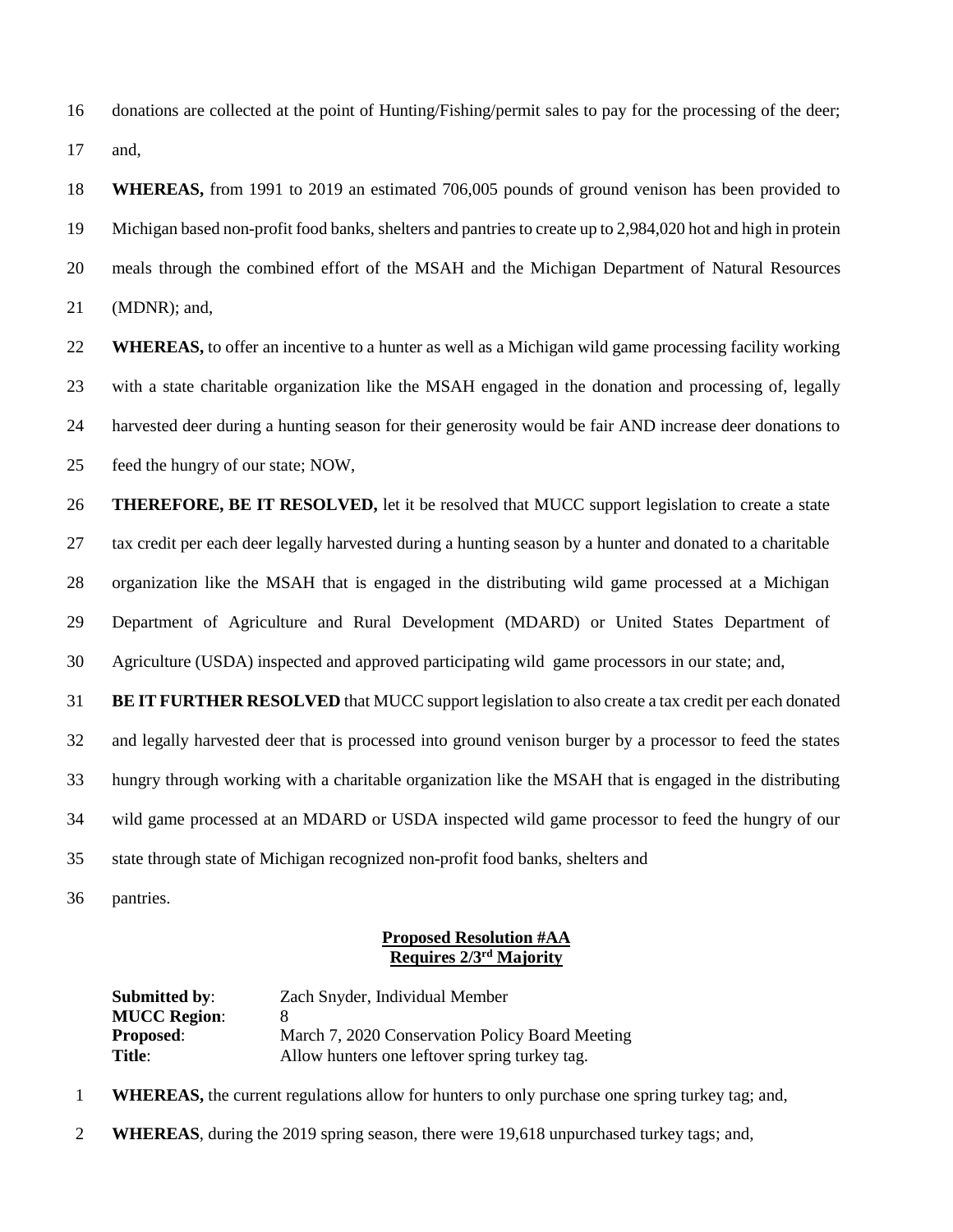**WHEREAS**, the amount of leftover tags from the 2019 spring turkey season potentially left \$294,270 on

the table that could have been otherwise utilized for conservation; and,

**WHEREAS**, currently the regulations already allow for unsuccessful applicants, and the general public to

purchase one leftover spring turkey tag; and,

**WHEREAS**, allowing the purchase of one additional tag would further increase opportunity afield and

generate more conservation dollars; and,

**WHEREAS**, allowing hunters to purchase leftover spring turkey tags for areas outside of their original

hunt zone for a separate hunt period would encourage travel to other hunting zones, generating tourist

revenue in areas one would not typically frequent; and,

**WHEREAS**, license quotas are set by biologists based upon population survey results for a maximum

potential harvest number; NOW,

**THEREFORE, BE IT RESOLVED**, that Michigan United Conservation Clubs work with the Michigan

Department of Natural Resources and the Michigan Natural Resources Commission to allow spring turkey

hunters the opportunity to purchase one leftover turkey tag in addition to their already purchased tag when

leftover tags become made available to the general public, for a hunt period and hunt unit different from

their originally purchased tag.

## **Proposed Resolution #AB Requires 2/3rd Majority**

| <b>Submitted by:</b> | Joe Sommers, U.P. Whitetails of Marquette County |
|----------------------|--------------------------------------------------|
| <b>MUCC Region:</b>  |                                                  |
| <b>Proposed:</b>     | March 7, 2020 Conservation Policy Board Meeting  |
| Title:               | A Resolution to Clarify ATV Helmet Laws          |

**WHEREAS,** new helmet laws in Michigan state that a person who rides a motorcycle, moped, UTV,

does not have to wear a helmet; NOW,

**THEREFORE, BE IT RESOLVED,** that Michigan United Conservation Clubs shall work with the

Michigan Legislature and Michigan Department of Natural Resources to change necessary state

regulations such that the rider, driver or occupant of an ATV, quad or 4-wheeler not be required to wear a

helmet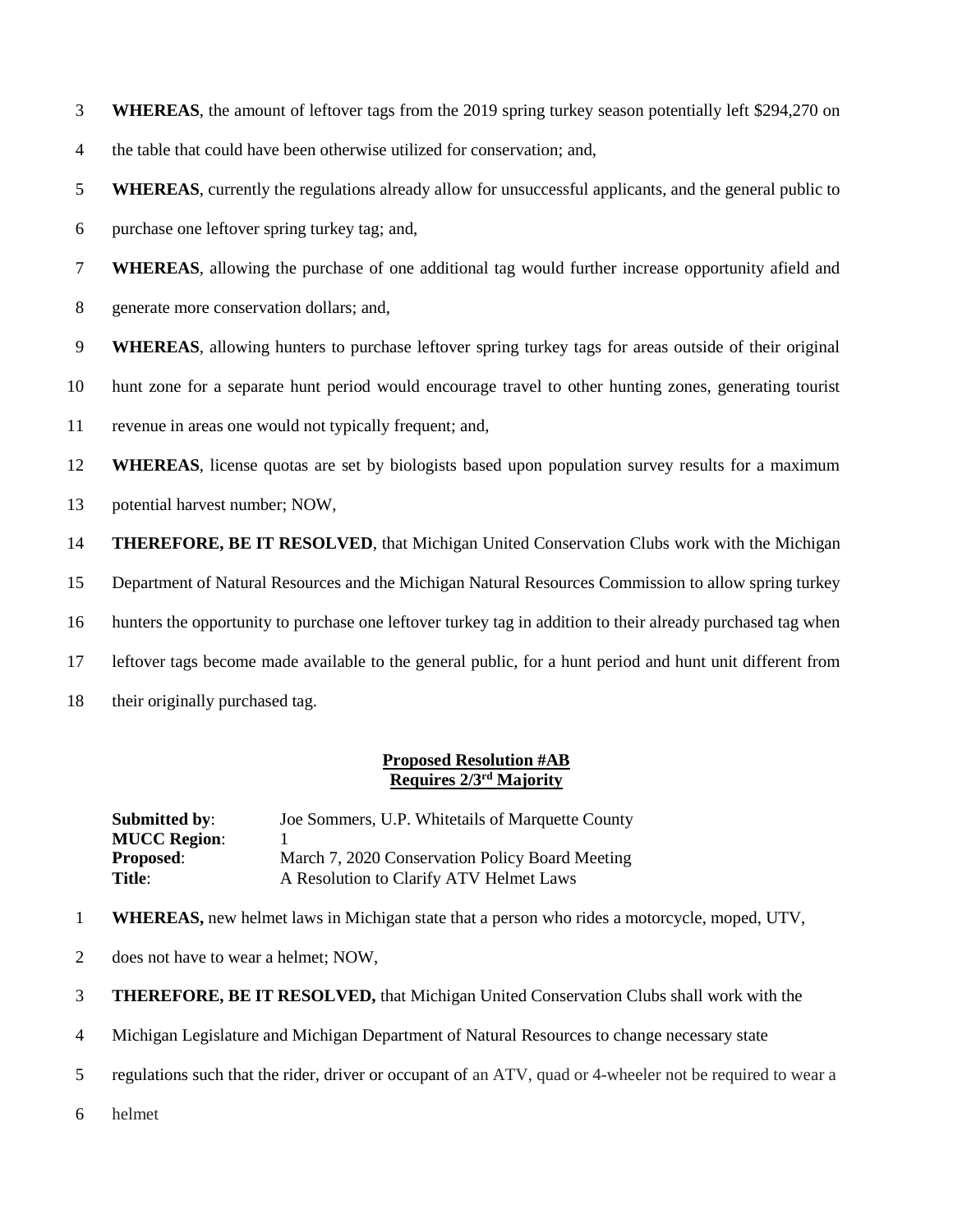## **Proposed Resolution #AC Requires 2/3rd Majority**

| <b>Submitted by:</b><br><b>MUCC Region:</b> | Leonard Shaner, MUCC Member                     |
|---------------------------------------------|-------------------------------------------------|
| <b>Proposed:</b>                            | March 7, 2020 Conservation Policy Board Meeting |
| Title:                                      | Michigan Hunter Quiet Time                      |

**WHEREAS**, Michigan has had a long and wonderful history of deer hunting, and as this tradition

continues each November this special time has been defined by friends and family getting together for

- some quiet time in the outdoors; and
- **WHEREAS**, in some instances quiet time is being disturbed by logging operations that have been

permitted on state forest land during the firearm deer season seriously compromising peace and

- tranquility the hunting public is seeking; and
- **WHEREAS**, logging on State forest takes place in State Forest Lands because private lands are not
- available at this time of year due to the owners wanting to enjoy the peace and quiet and an undisturbed
- hunt; and

**WHEREAS**, logging operations cause noise and use restrictions due to heavy equipment operation and

people working, thereby interfering with the hunting public attempting to use the state forest. In addition,

- these actions destroy roads making them impassable and unusable with anything other than heavy
- equipment; and
- **WHEREAS**, Michigan has seen a decline in deer hunting license sales in the past several years, operating

heavy logging equipment during the firearm deer season does not help attract new hunters to our state or

the retention of current hunters. Most people do not come to the Northern Forest to hear heavy equipment

ruin from dawn to dusk; and

**WHEREAS**, the State Forest constitute public lands and are in fact owned by the citizenry of the state,

and the conditions of logging contracts should be stipulated on their behalf; NOW,

**THEREFORE, BE IT RESOLVED**, Michigan United Conservation Clubs (MUCC) remain an advocate

for the Hunter and the use of State Forest lands for people to enjoy this time of year. To this end, MUCC

should work with the Department of Natural Resources Forestry Division and the Wildlife Division to

modify logging permits so as to close all state forest to logging operations during the firearm deer season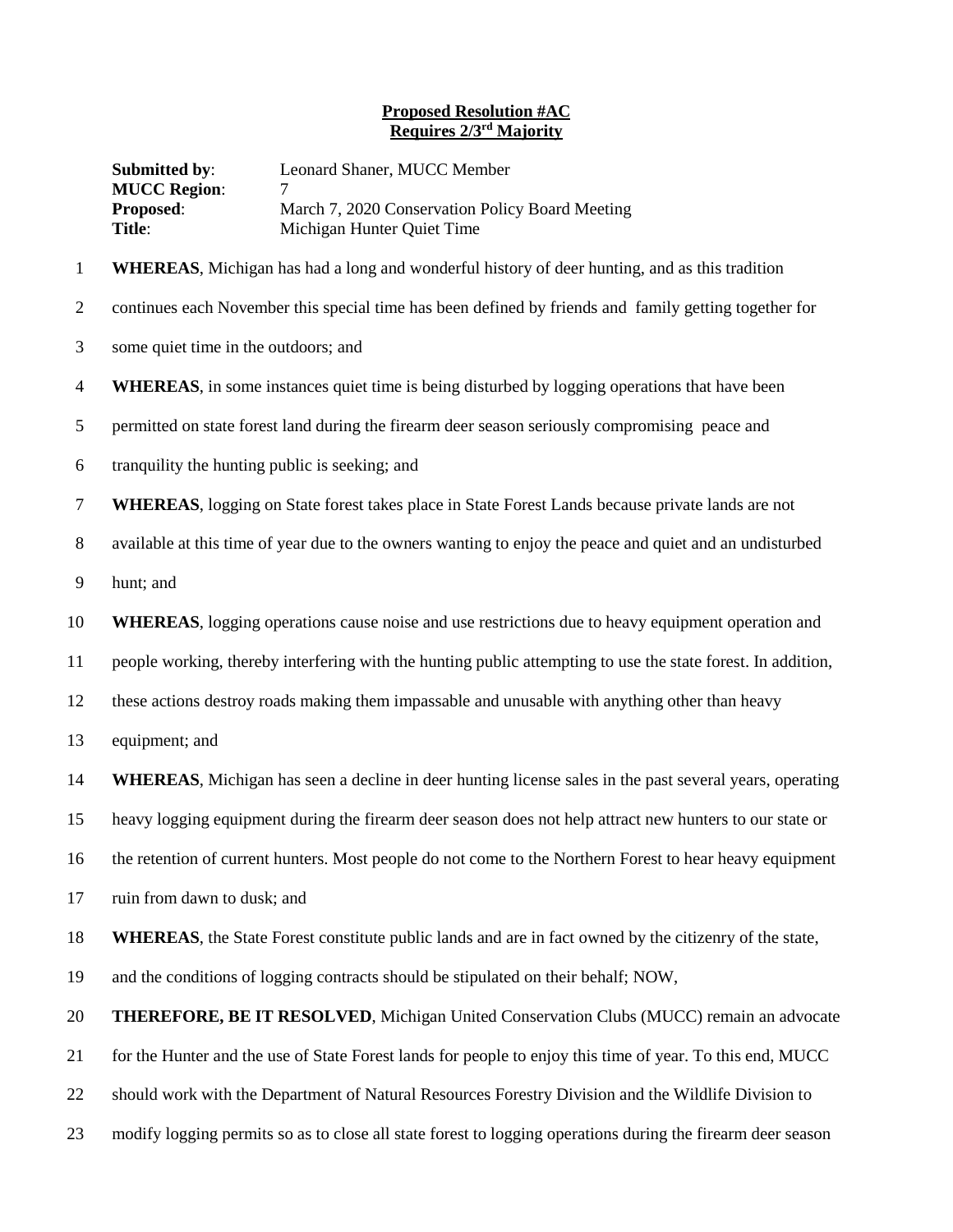- to allow hunters to enjoy the peace and quiet of State Forest lands without interference of logging
- companies and their employees.

#### **Proposed Resolution #AE Requires 2/3rd Majority**

| <b>Submitted by:</b> | Ron Launstein, MUCC Member                      |
|----------------------|-------------------------------------------------|
| <b>MUCC Region:</b>  |                                                 |
| <b>Proposed:</b>     | March 7, 2020 Conservation Policy Board Meeting |
| <b>Title:</b>        | One Buck Rule                                   |
|                      |                                                 |

- **WHEREAS**, while antler point restrictions have shown good results in some areas, this regulatory
- mechanism is not a correct method by which to balance the herd, as it does not apply pressure on the doe
- population correctly and it may pressure the deer genetics in the wrong way; and,
- **WHEREAS,** a one buck rule is superior to APR regulations; and
- **WHEREAS**, a one buck license has broad and varied benefits for this state, for businesses, and for the
- citizens of the state; and,
- **WHEREAS,** a one buck rule would help to address the doe population by promoting the harvesting of
- does for meat and to help balance the statewide deer herd, ensuring that trophy buck management and
- QDM moves ahead; and,
- **WHEREAS**, a one buck rule would lead to deer management for high quality hunting experiences,
- including increasing antler size in deer; and
- **WHEREAS,** a one buck rule would help address both the chronic wasting disease issue and over
- population issues in the state of Michigan; and,

**WHEREAS,** many hunters leave the state of Michigan annually to pursue whitetail deer and seek a

- quality hunting experience outside of the state; and
- **WHEREAS,** a higher quality deer herd in the state of Michigan might help to retain hunters who
- currently travel out of state to hunt whitetail deer and spend their recreational dollars; and,
- **WHEREAS,** a higher quality deer herd will increase the value of the license for residents and non-
- residents, benefiting everyone in the state, including the automotive insurance industry and the Michigan
- Department of Natural Resources (MDNR); and,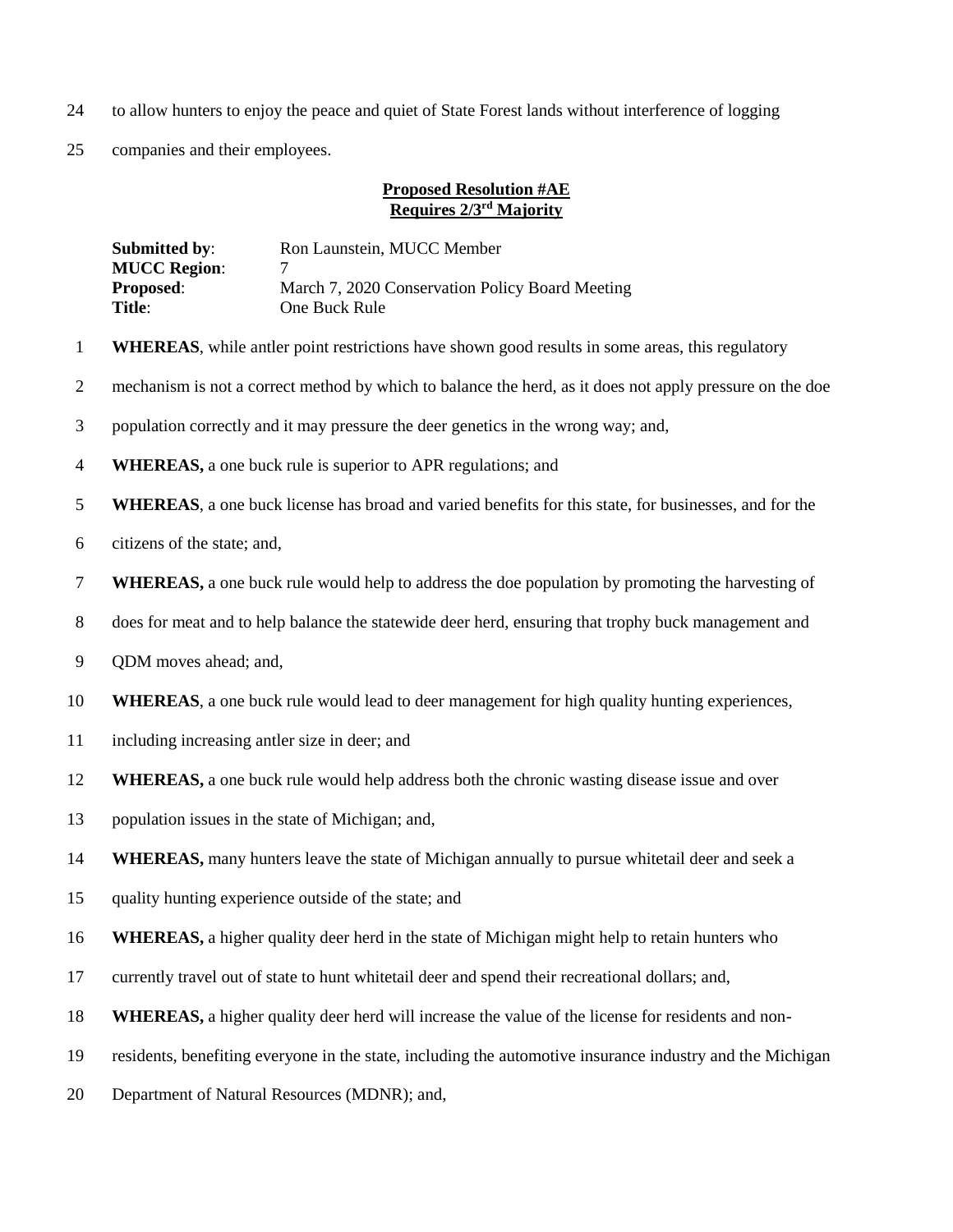- **WHEREAS**, a one buck license structure will be superior for everyone including the state, the
- landowners, farmers, business owners and quality deer managers, and it will help to control CWD,
- balance the herd, and meet the needs of meat, trophy hunters and conservationists alike.
- **WHEREAS,** it is believed that this state, sportsmen, conservationists, landowners, QDMA's, and
- insurance industry will see a huge impact on the deer herd statewide in less than 3 years; NOW,

#### **THEREFORE, BE IT RESOLVED,** that Michigan United Conservation Clubs (MUCC) will work with

- MDNR and the Michigan Natural Resources Commission (NRC) to pursue a deer license structure that
- would change the combo license to include: (1) buck or either sex tag and (1) doe license at the same cost
- as it is at the time of this passage; and,
- **BE IT FURTHER RESOLVED,** that MUCC will advocate for a license package that would continue to
- allot a number of doe permits suggested by MDNR and approved by the NRC; and,
- **BE IT FURTHER RESOLVED,** that MUCC will not advocate for a change to the license structure that
- will negatively impact MDNR's license revenue stream.

## **Proposed Resolution #AF Requires 2/3rd Majority**

**Submitted by:** Michigan Bear Hunters Association **MUCC Region:** 9 **Proposed:** March 7, 2020 Conservation Policy Board Meeting **Title:** Supplemental Bear Feeding to Mitigate Nuisance Complaints

- **WHEREAS**, the Michigan Bear Hunters Association is committed to growing the bear population in
- Michigan; and
- **WHEREAS,** most bear nuisance complaints occur in April, May and June; and
- **WHEREAS**, scientific studies from Washington, Oregon, and Idaho affirm the efficacy of supplemental
- feeding of bears in the spring to significantly reduce damage to Douglas Fir timber; and
- **WHEREAS**, supplemental feeding in the woods would help to keep bears from scavenging near homes,
- orchards, apiaries, farms, and becoming a problem; and
- **WHEREAS**, since bait barrels are legal on state-owned lands, they could be utilized to avoid the feeding
- of other species such as wolf and deer and could be strategically placed in areas of historically high
- nuisance complaints; NOW,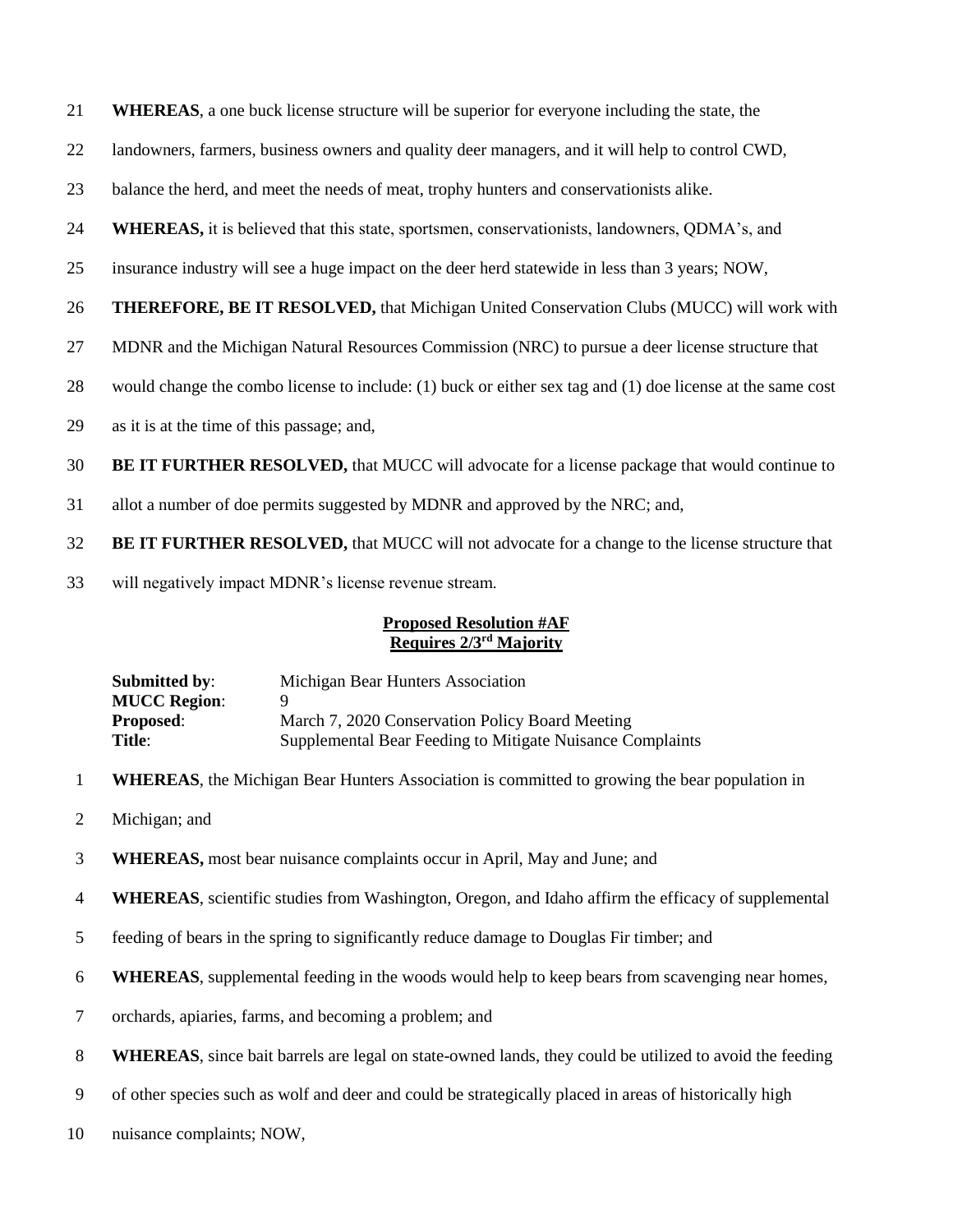- **THEREFORE, BE IT RESOLVED,** that Michigan United Conservation Clubs work with the
- Department of Natural Resources and Natural Resources Commission to allow supplemental feeding of
- bears to begin April 1.

#### **Proposed Resolution #AG**

| <b>Submitted by:</b> | Erik Schnelle, State Council President, Quality Deer Management Association |
|----------------------|-----------------------------------------------------------------------------|
| <b>MUCC</b> region:  | Ч                                                                           |
| <b>Proposed:</b>     | March 7, 2020 Conservation Policy Board meeting                             |
| <b>Title:</b>        | Enhanced Deer Management for Herd Health & Hunter Recruitment, Retention    |
|                      | & Reactivation                                                              |

**WHEREAS,** Michigan hunters are harvesting a higher percentage of yearling bucks than surrounding

- states and harvesting fewer does per buck than hunters in surrounding states, resulting in an unbalanced
- herd age and sex ratios and high deer densities in many areas of Michigan; and
- **WHEREAS,** Deer biologists, including Michigan's John Ozoga, have documented numerous biological
- benefits of more balanced deer herd age and sex ratios; and,
- **WHEREAS,** Deer hunters are highly motivated by the opportunity to see more bucks and opportunity to
- harvest larger bucks when hunting; and
- **WHEREAS,** Numbers of Michigan hunters have been in steady decline for over 15 years; and,

**WHEREAS,** in 2017 report titled "Understanding Barriers to Hunter Retention in Michigan" based upon

- focus groups and surveys of 32,000 Michigan hunters documented "that great majorities would hunt the
- same amount or more if antler point restriction's (APR's) were implemented" that support for APR's is
- strongest amongst younger hunters and that a take home message is "When and where they do not
- conflict with biological management objectives, the Michigan Department of Natural Resources (MDNR)
- should consider expanding APR's"; and
- **WHEREAS,** every MDNR survey since 2012 has shown clear majority hunter support for implementing
- antler point restrictions, and in the Northwest 12 antler point restriction counties support was 78% after 4
- years of implementation; and
- **WHEREAS,** biologists have previously recommended implementing regulations to protect the majority
- of yearling bucks in the bovine tuberculosis (bTB) area and have implemented regulations protecting the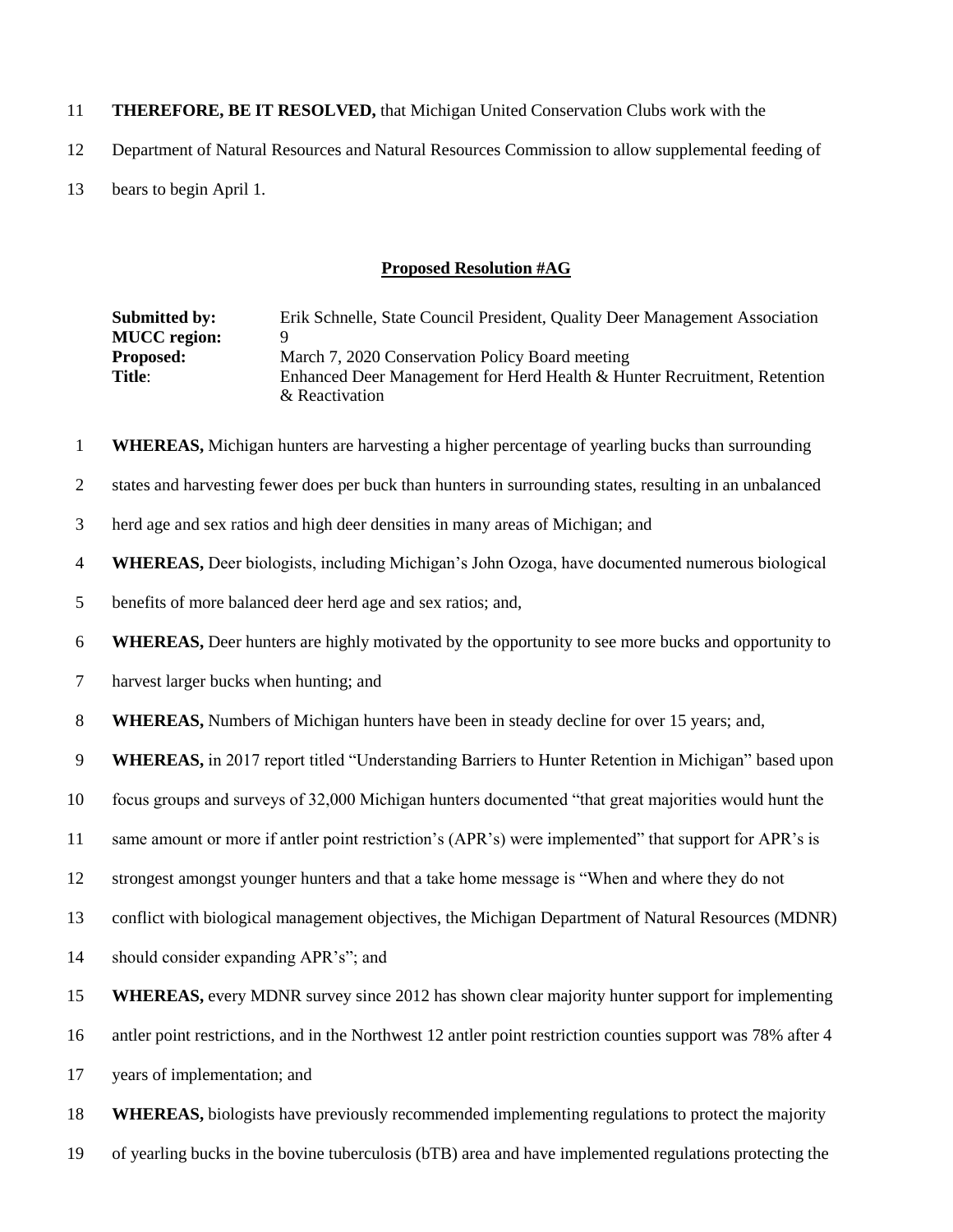majority of yearling bucks on an experimental basis in select counties in the chronic wasting disease

(CWD) area.**;** and

**WHEREAS**, In Michigan & Wisconsin, yearling bucks are infected with CWD at similar low rates as

yearling does, and at much lower rates that 2.5 and older does and bucks. (Michigan MDNR CWD

surveillance data and Grear et al. "Demographic Patterns and Harvest Vulnerability of Chronic Wasting

Disease Infected White-Tailed Deer in Wisconsin"); and

**WHEREAS,** The Association of Fish and Wildlife Agencies in its *Technical Report on Best Management* 

*Practices for Prevention, Surveillance, and Management of Chronic Wasting Disease* states "Focusing

harvest of sufficient intensity on the segment of the population most likely to be infected could help

reduce disease prevalence and subsequent transmission (e.g., Potapov et al. 2016). Exploiting potential

biases in removal of infected animals via harvest (e.g., Conner et al. 2000) also could be used to enhance

the efficacy of harvest as a control strategy (Wild et al. 2011)." (Mature animals are considered to be 3.5

and older); NOW,

**THEREFORE, BE IT RESOLVED**, that the Michigan United Conservation Clubs (MUCC) shall

support the education of hunters and the use of hunter-landowner cooperatives to achieve more balanced

deer herd age and sex ratios, in part, by protecting the majority of yearling bucks.

**BE IT FURTHER RESOLVED,** that the Michigan United Conservation Clubs, shall support existing

and future research into Chronic Wasting Disease management strategies.

## **Proposed Resolution #AH Requires 2/3rd Majority**

**Submitted by:** Numerous Region 5 Clubs **MUCC** region: **Proposed:** March 7, 2020 Conservation Policy Board meeting Title: Voluntary ODM/APR

**WHEREAS,** it has been the position of Michigan United Conservation Clubs (MUCC) to simplify

hunting regulations to recruit and retain hunters in the State of Michigan; and

**WHEREAS,** with the spread of Chronic Wasting Disease (CWD) and other diseases of concern in the

whitetail deer population; and,